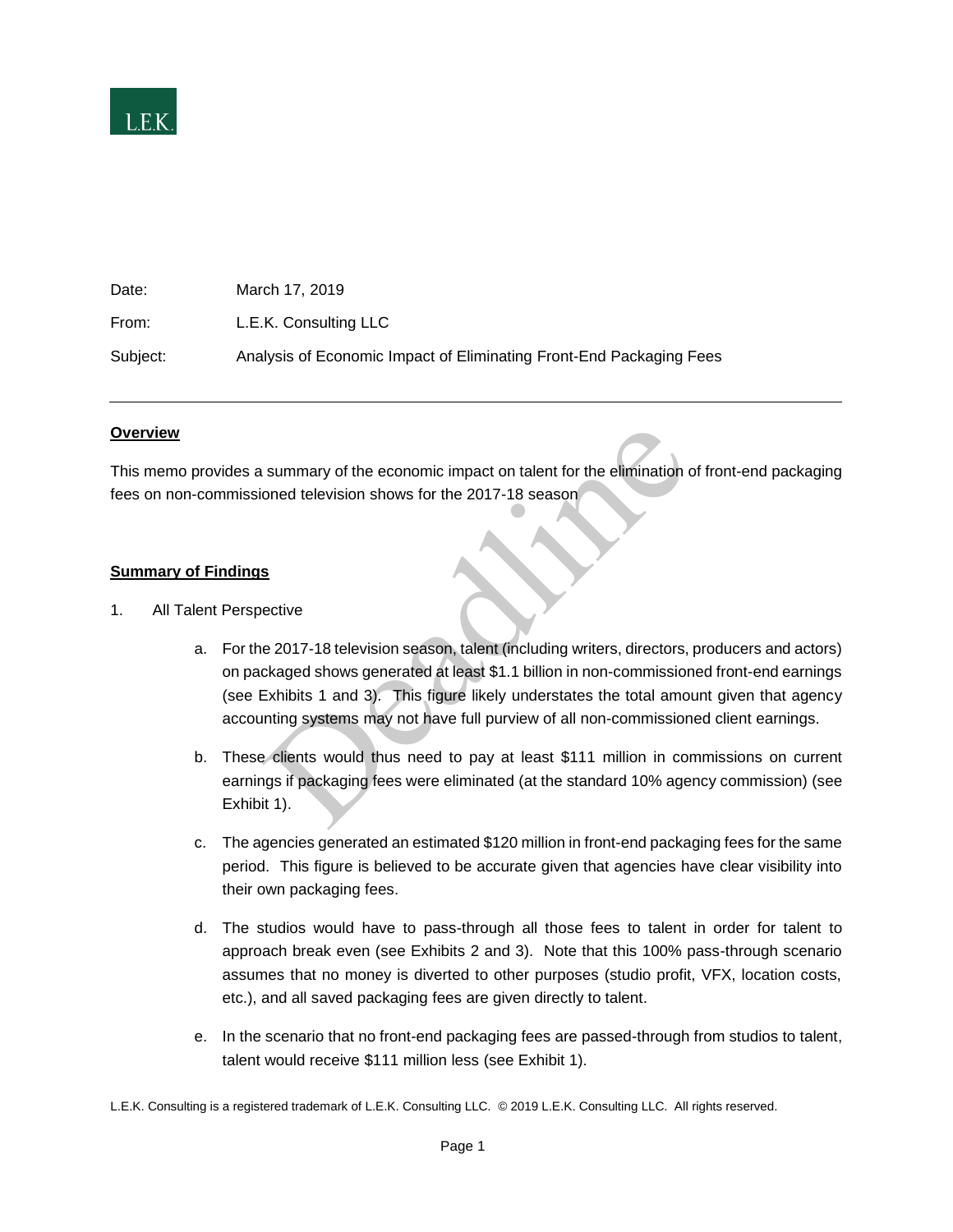

- f. In the event that all packaging fees are passed-through to talent, talent would pay \$111 million in commissions on current earnings and an extra approximately \$12 million (on new earnings from the pass-through), leaving a deficit of \$2-3 million.
- g. In summary, if packaging fees are eliminated and non-commissioned talent earnings become commissionable, talent will be at a deficit if 100% of packaging fees are passedthrough to talent. This deficit increases linearly as the pass through amount decreases from 100% to 0%.
- 2. Writer Perspective
	- a. Looking at writers alone (including writer-producers), our analysis indicates that these clients generated at least \$493 million in non-commissioned front-end earnings (see Exhibits 1 and 3) for their services rendered on these same 2017-18 packaged shows (approximately 44% of total client non-commissioned earnings). Again, this figure likely understates the total amount given that agency accounting systems may not have full purview of all non-commissioned client (including writer) earnings. ing at writers alone (including writer-producers), our analysis<br>s generated at least \$493 million in non-commissioned fro<br>its 1 and 3) for their services rendered on these same 2017<br>oximately 44% of total client non-commis
	- b. Using the same economics, writers would need to pay at least \$49 million in commissions on current earnings (see Exhibit 1). This \$49 million includes commissions on other fees – such as producing fees – that writers are earning during the season.
	- c. If one assumes that writers would receive a pro rata share of any agency fees that are passed-through, one would have to assume that the studios would pass-through all of those fees in order for writers to approach break even (see Exhibits 2 and 3). Note that this 100% pass-through scenario assumes that no money is diverted to other purposes (studio profit, VFX, location costs, etc.), and all saved packaging fees are given directly to talent.
	- d. In the event that no front-end packaging fees are passed-through from studios to writers, writers would receive approximately \$49 million less. Similarly, the amount at risk for actors is approximately \$42M, and the amount at risk for directors is approximately \$4-5M (see Exhibit 1).
	- e. In the event that all packaging fees are passed-through (and writers receive a pro rata share), writers (including writer-producers) would pay approximately \$49 million in commissions on current earnings and an extra approximately \$5 million (on new earnings from the pass-through), leaving a deficit of approximately \$1-2 million. Similarly, as shown in Exhibits 2 and 3 below, actors and directors on packaged shows would be worse off even with 100% pass through.

L.E.K. Consulting is a registered trademark of L.E.K. Consulting LLC. © 2019 L.E.K. Consulting LLC. All rights reserved.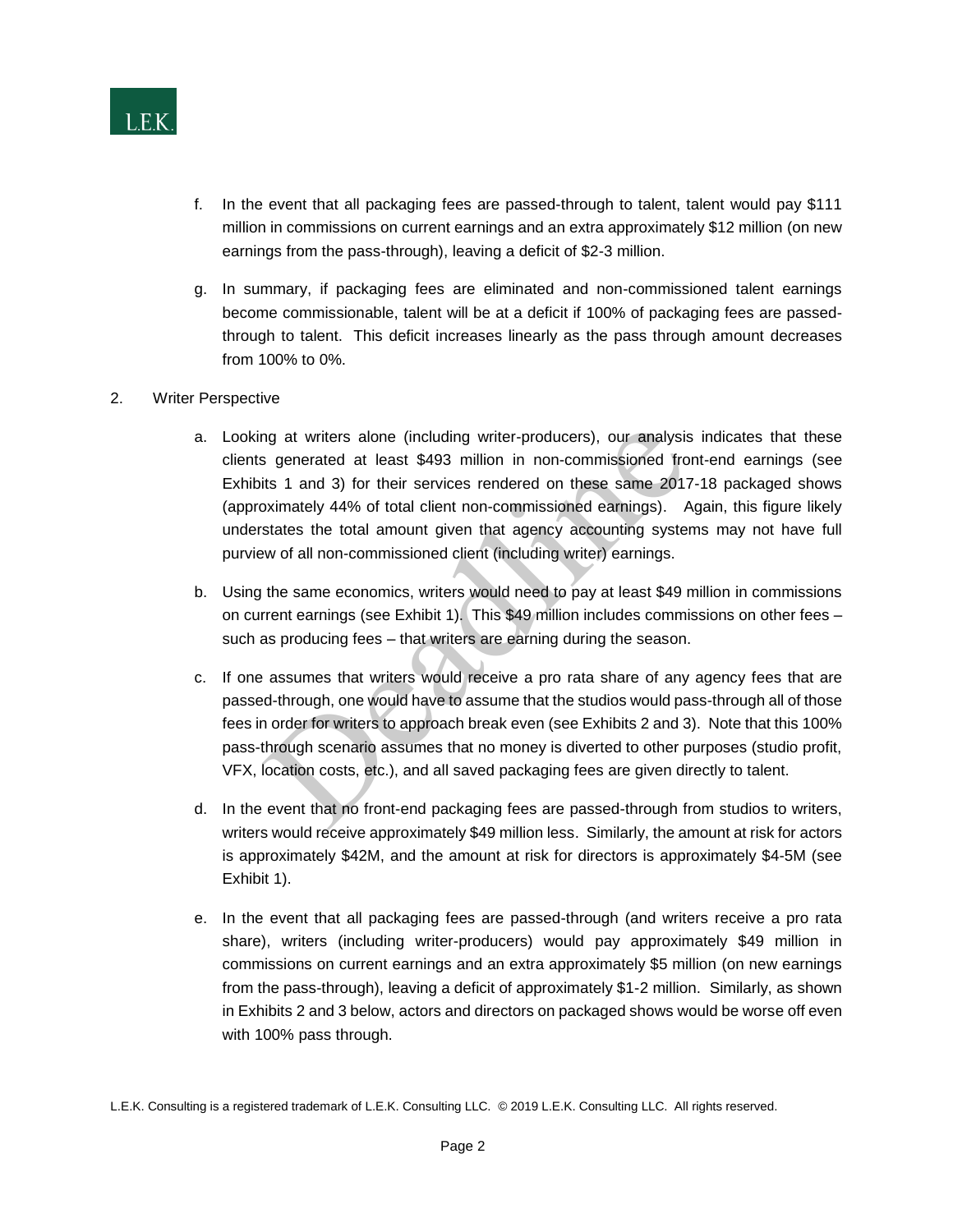

In summary, if packaging fees are eliminated and non-commissioned talent earnings become commissionable, writers will be at a deficit if 100% of packaging fees are passed through to talent. This deficit increases linearly as the pass through amount decreases from 100% to 0%.

### **Exhibit 1: Effect of Elimination of Packaging Fees on Front-End Earnings for Writers and Other Talent Assuming No Studio Pass-Through**

|                                                                                                                                                                                                                   | <b>All Talent on</b><br>Packaged<br><b>Shows</b>        | <b>Writers on</b><br>Packaged<br><b>Shows</b>        | <b>Actors on</b><br><b>Packaged</b><br><b>Shows</b> | <b>Directors</b> on<br>Packaged<br><b>Shows</b> |  |  |
|-------------------------------------------------------------------------------------------------------------------------------------------------------------------------------------------------------------------|---------------------------------------------------------|------------------------------------------------------|-----------------------------------------------------|-------------------------------------------------|--|--|
| Total 2017-18 non-<br>commissioned earnings:                                                                                                                                                                      | $-$ \$1,111M<br>x                                       | ~5493M<br>X                                          | $-$ \$419<br>$\mathbf{x}$                           | ~546M<br>$\mathbf{x}$                           |  |  |
| Agency commission:                                                                                                                                                                                                | 10%<br>$=$                                              | 10%<br>=                                             | 10%                                                 | 10%<br>$=$                                      |  |  |
| Implied new commissions<br>paid by talent:                                                                                                                                                                        | $(-$111M)$                                              | $-$ \$49M)                                           | $(-$42M)$                                           | $(-\$4-5M)$                                     |  |  |
| L.E.K. Consulting is a registered trademark of L.E.K. Consulting LLC. @2019 L.E.K. Consulting LLC. All rights reserved.<br>bit 2: Effect of Elimination of Packaging Fees on Front-End Earnings for Writers and ( |                                                         |                                                      |                                                     |                                                 |  |  |
| nt Assuming 100% Studio Pass-Through                                                                                                                                                                              |                                                         |                                                      |                                                     |                                                 |  |  |
|                                                                                                                                                                                                                   | <b>All Talent on</b><br><b>Packaged</b><br><b>Shows</b> | <b>Writers on</b><br><b>Packaged</b><br><b>Shows</b> | <b>Actors on</b><br><b>Packaged</b><br><b>Shows</b> | <b>Directors</b> on<br>Packaged<br><b>Shows</b> |  |  |
| Difference vs. current non-<br>commissioned earnings:                                                                                                                                                             | $(-\$2-3M)$                                             | $(-\$1-2M)$                                          | $(-\$1-2M)$                                         | $(-\$0-1M)$                                     |  |  |

## **Exhibit 2: Effect of Elimination of Packaging Fees on Front-End Earnings for Writers and Other Talent Assuming 100% Studio Pass-Through**

|                                                       | <b>All Talent on</b> | <b>Writers on</b> | <b>Actors on</b> | Directors on |
|-------------------------------------------------------|----------------------|-------------------|------------------|--------------|
|                                                       | <b>Packaged</b>      | Packaged          | <b>Packaged</b>  | Packaged     |
|                                                       | <b>Shows</b>         | <b>Shows</b>      | <b>Shows</b>     | <b>Shows</b> |
| Difference vs. current non-<br>commissioned earnings: | $(-\$2-3M)$          | $(-\$1-2M)$       | $(-\$1-2M)$      | $(-\$0-1M)$  |

**11 CONFIDENTIAL SEALTER CONFIDENTIAL SECULATE ATTACK PRODUCT:** See Exhibit 3 below for calculations

L.E.K. Consulting is a registered trademark of L.E.K. Consulting LLC. © 2019 L.E.K. Consulting LLC. All rights reserved.

L.E.K. Consulting is a registered trademark of L.E.K. Consulting LLC. © 2019 L.E.K. Consulting LLC. All rights reserved.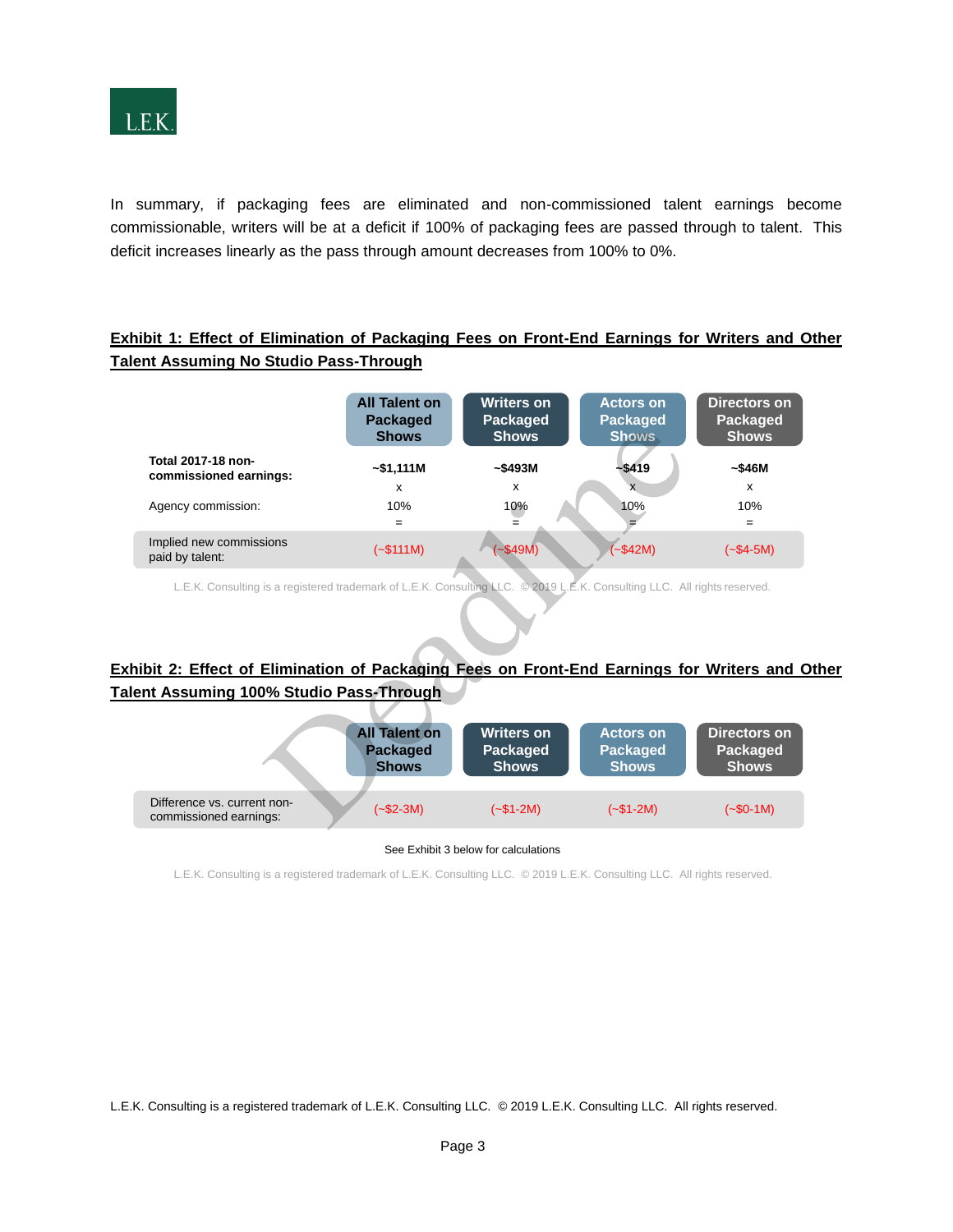

# **Exhibit 3: Calculation for Effect of Elimination of Packaging Fees on Front-End Earnings for Writers and Other Talent Assuming 100% Studio Pass-Through**

|                                                                                                                          | <b>All Talent on</b><br><b>Packaged</b><br><b>Shows</b> | <b>Writers on</b><br>Packaged<br><b>Shows</b> | <b>Actors on</b><br><b>Packaged</b><br><b>Shows</b> | <b>Directors on</b><br>Packaged<br><b>Shows</b> |  |  |  |
|--------------------------------------------------------------------------------------------------------------------------|---------------------------------------------------------|-----------------------------------------------|-----------------------------------------------------|-------------------------------------------------|--|--|--|
| Total 2017-18 non-<br>commissioned earnings:                                                                             | ~51,111M                                                | ~5493M                                        | ~5419M                                              | ~546M                                           |  |  |  |
|                                                                                                                          | $\ddot{}$                                               | $\ddot{}$                                     | $\ddot{}$                                           | $\ddot{}$                                       |  |  |  |
| "Available" agency packaging fees<br>in 100% pass-through scenario:                                                      | $~-$120M$                                               | $-$120M$                                      | $~-$120M$                                           | $-$120M$                                        |  |  |  |
|                                                                                                                          | X                                                       | $\mathsf{x}$                                  |                                                     | x                                               |  |  |  |
| Share of packaging fees assumed<br>to accrue to each client category:                                                    | $~100\%$                                                | $-44%$                                        | $-38%$                                              | $-4%$                                           |  |  |  |
|                                                                                                                          | $=$                                                     | $=$                                           |                                                     | $=$                                             |  |  |  |
| Implied incremental earnings for<br>each client category:                                                                | $~-$120M$                                               | $-$ \$53M                                     | $-S45M$                                             | $-$ \$5M                                        |  |  |  |
|                                                                                                                          | $=$                                                     | $=$                                           |                                                     | $=$                                             |  |  |  |
| Implied 2017-18 gross earnings<br>assuming 100% pass-through:                                                            | $-$1,231M$                                              | $-$ \$547M                                    | $~5464M$                                            | ~551M                                           |  |  |  |
|                                                                                                                          | X                                                       | x                                             | $\mathsf{x}$                                        | $\mathsf{x}$                                    |  |  |  |
| Agency commissions (10%):                                                                                                | 90%                                                     | 90%                                           | 90%                                                 | 90%                                             |  |  |  |
|                                                                                                                          | $=$                                                     |                                               | $=$                                                 | $=$                                             |  |  |  |
| Implied 2017-18 net earnings<br>assuming 100% pass-through:                                                              | $-$1,108M$                                              | ~5492M                                        | ~5418M                                              | ~546M                                           |  |  |  |
| Difference vs. current non-<br>commissioned earnings                                                                     | $-$ \$2-3M)                                             | $(-\$1-2M)$                                   | $(-\$1-2M)$                                         | $(-\$0-1M)$                                     |  |  |  |
| L.E.K. Consulting is a registered trademark of L.E.K. Consulting LLC. © 2019 L.E.K. Consulting LLC. All rights reserved. |                                                         |                                               |                                                     |                                                 |  |  |  |

L.E.K. Consulting is a registered trademark of L.E.K. Consulting LLC. © 2019 L.E.K. Consulting LLC. All rights reserved.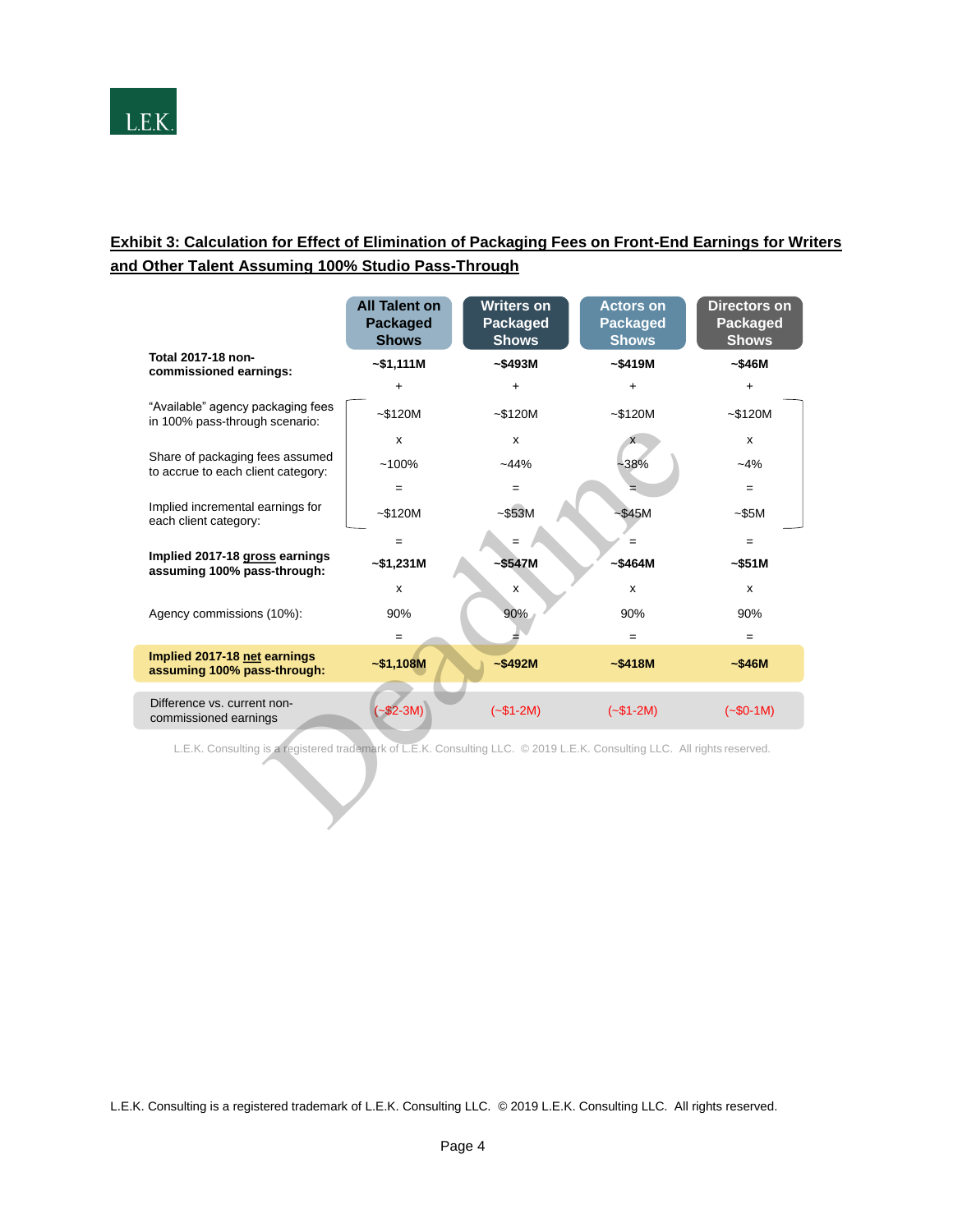

### **Notes on Data and Analysis**

- 1. This report has been prepared by L.E.K. Consulting LLC ("L.E.K.") in connection with counsel for the Association of Talent Agents ("ATA") to create a relevant fact base and analysis to support discussions between the ATA and the Writer's Guild of America (the "Project"). The defined term "L.E.K." shall mean L.E.K. and its affiliates, and each of their former, current or future owners, partners, members, directors, managers, officers, directors, employees, attorneys and agents and the successors and assigns of the foregoing persons.
- 2. L.E.K. reserves the right to amend, supplement or replace this report at any time. No one reviewing the contents of this report shall rely on any oral communications by L.E.K. employees or representatives with respect to the Project, and the opinions, projections, estimates and conclusions of L.E.K. are solely those set forth in and qualified by this report. L.E.K. is not and shall not be responsible for any decisions made by any reader of this report.
- 3. This report is based on information available at the time this report was prepared and on certain assumptions, including, but not limited to, assumptions regarding future events, developments and uncertainties and contains "forward-looking statements" (statements that may include, without limitation, statements about projected revenues, earnings, market opportunities, strategies, competition, and at times may be identified by the use of words such as "may", "could", "should", "would", "project", "believe", "anticipate", "expect", "plan", "estimate", "forecast", "potential", "intend", "continue" and variations of these words or comparable words). This "close to the Project, and the opinions, projections, estinated in the project of the Project, and the opinions, projections, estinally those set forth in and qualified by this report. L.E.K. is any decisions made by
- 4. L.E.K. is not able to predict future events, developments and uncertainties. Consequently, any of the forward-looking statements contained in this report may prove to be incorrect or incomplete, and actual results could differ materially from those projected or estimated in this report. L.E.K. undertakes no obligation to update any forward-looking statements for revisions or changes after the date of this report and L.E.K. makes no representation or warranty that any of the projections or estimates in this report will be realized. Nothing contained herein is, or should be relied upon as, a promise or representation as to the future.
- 5. This analysis includes data for a single year of packaged shows for agencies representing the vast majority of packaged scripted projects, representative of the 2017-18 television season. We analyzed all data provided by these agencies. All data was anonymized and aggregated before analysis to preserve confidentiality. To ensure comparability among agencies, we made adjustments to account for any differences between agencies for reporting periods.
- 6. Non-commissioned client earnings include all front-end earnings (as provided by the agencies) that might otherwise be commissioned, as available (e.g., script fee, episode fee, producer fee).

L.E.K. Consulting is a registered trademark of L.E.K. Consulting LLC. © 2019 L.E.K. Consulting LLC. All rights reserved.